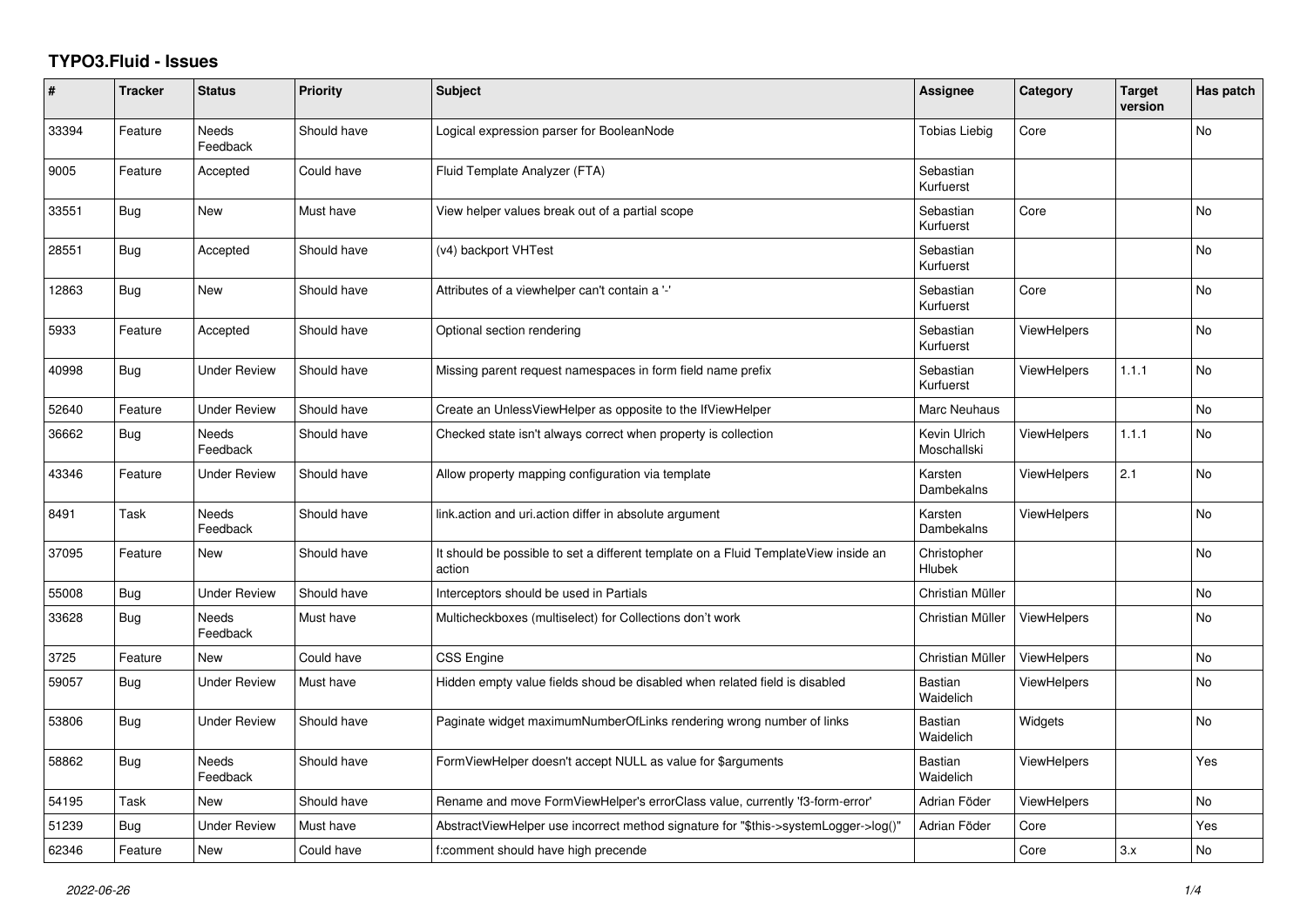| $\sharp$ | <b>Tracker</b> | <b>Status</b>       | <b>Priority</b> | <b>Subject</b>                                                                        | <b>Assignee</b> | Category    | <b>Target</b><br>version | Has patch |
|----------|----------------|---------------------|-----------------|---------------------------------------------------------------------------------------|-----------------|-------------|--------------------------|-----------|
| 44234    | Bug            | <b>Under Review</b> | Should have     | selectViewHelper's sorting does not respect locale collation                          |                 | ViewHelpers | 2.1                      | No        |
| 46289    | Bug            | Needs<br>Feedback   | Should have     | Enable Escaping Interceptor in XML request format                                     |                 | View        | 2.0.1                    | No        |
| 45384    | Bug            | New                 | Must have       | Persisted entity object in widget-configuration cannot be deserialized (after reload) |                 | Widgets     | 2.0.1                    | No        |
| 52536    | Bug            | <b>Under Review</b> | Should have     | Errorclass not set if no property-attribute set                                       |                 |             |                          |           |
| 48355    | Feature        | New                 | Could have      | Assign output of viewhelper to template variable for further processing.              |                 |             |                          |           |
| 45345    | Feature        | Needs<br>Feedback   | Should have     | Easy to use comments for fluid that won't show in output                              |                 |             |                          |           |
| 13045    | Bug            | New                 | Should have     | Entity decode of strings are different between if-conditions and output of variable   |                 |             |                          |           |
| 9950     | Task           | New                 | Should have     | Binding to nested arrays impossible for form-elements                                 |                 | ViewHelpers |                          |           |
| 9514     | Feature        | New                 | Should have     | Support explicit Array Arguments for ViewHelpers                                      |                 |             |                          |           |
| 4704     | Feature        | New                 | Should have     | Improve parsing exception messages                                                    |                 | Core        |                          |           |
| 1907     | Feature        | New                 | Could have      | Default values for view helpers based on context                                      |                 | Core        |                          |           |
| 65424    | Bug            | <b>Under Review</b> | Should have     | SelectViewHelper must respect option(Value Label)Field for arrays                     |                 | ViewHelpers |                          | No        |
| 60271    | Feature        | New                 | Should have     | Paginate viewhelper, should also support arrays                                       |                 |             |                          | No        |
| 60181    | Feature        | New                 | Could have      | Caching mechanism for Fluid Views/Templates                                           |                 | View        |                          | No        |
| 60003    | Feature        | New                 | Should have     | Add required-Attribute to f:form.password                                             |                 | ViewHelpers |                          | No        |
| 58983    | Bug            | New                 | Should have     | format.date does not respect linebreaks and throws exception                          |                 |             |                          | No        |
| 58921    | Bug            | New                 | Should have     | f:form.* VHs crash if NOT inside f:form but followed by f:form                        |                 |             |                          | No        |
| 57885    | Bug            | New                 | Must have       | Inputs are cleared from a second form if the first form produced a vallidation error  |                 |             |                          | No        |
| 56237    | Task           | New                 | Should have     | in-line (Condition) View Helpers should not evaluate on parsing                       |                 |             |                          | No        |
| 54284    | Bug            | New                 | Should have     | Default Option for Switch/Case VH                                                     |                 | ViewHelpers |                          | No        |
| 52591    | Bug            | New                 | Should have     | The Pagination Widget broken for joined objects                                       |                 |             |                          | No        |
| 51277    | Feature        | New                 | Should have     | ViewHelper context should be aware of actual file occurrence                          |                 |             |                          | No        |
| 51100    | Feature        | <b>New</b>          | Must have       | Links with absolute URI should have the option of URI Scheme                          |                 | ViewHelpers |                          | No        |
| 50888    | Bug            | <b>Under Review</b> | Should have     | WSOD by changing name of section and if Fluid caches are generated                    |                 |             |                          | No        |
| 49756    | Feature        | <b>Under Review</b> | Should have     | Select values by array key in checkbox viewhelper                                     |                 |             |                          | No        |
| 49600    | Bug            | New                 | Should have     | f:form tag shown as a HTML on frontend                                                |                 | ViewHelpers |                          | No        |
| 49038    | Bug            | New                 | Must have       | form.select does not select the first item if prependOptionValue is used              |                 |             |                          | No        |
| 47669    | Task           | New                 | Should have     | FormViewHelper does not define the default request method                             |                 |             |                          | No        |
| 47006    | Bug            | <b>Under Review</b> | Should have     | widget identifier are not unique                                                      |                 |             |                          | No        |
| 46545    | Feature        | New                 | Should have     | Better support for arrays in options of SelectViewHelper                              |                 |             |                          | No        |
| 46257    | Feature        | <b>Under Review</b> | Should have     | Add escape sequence support for Fluid                                                 |                 | Core        |                          | No        |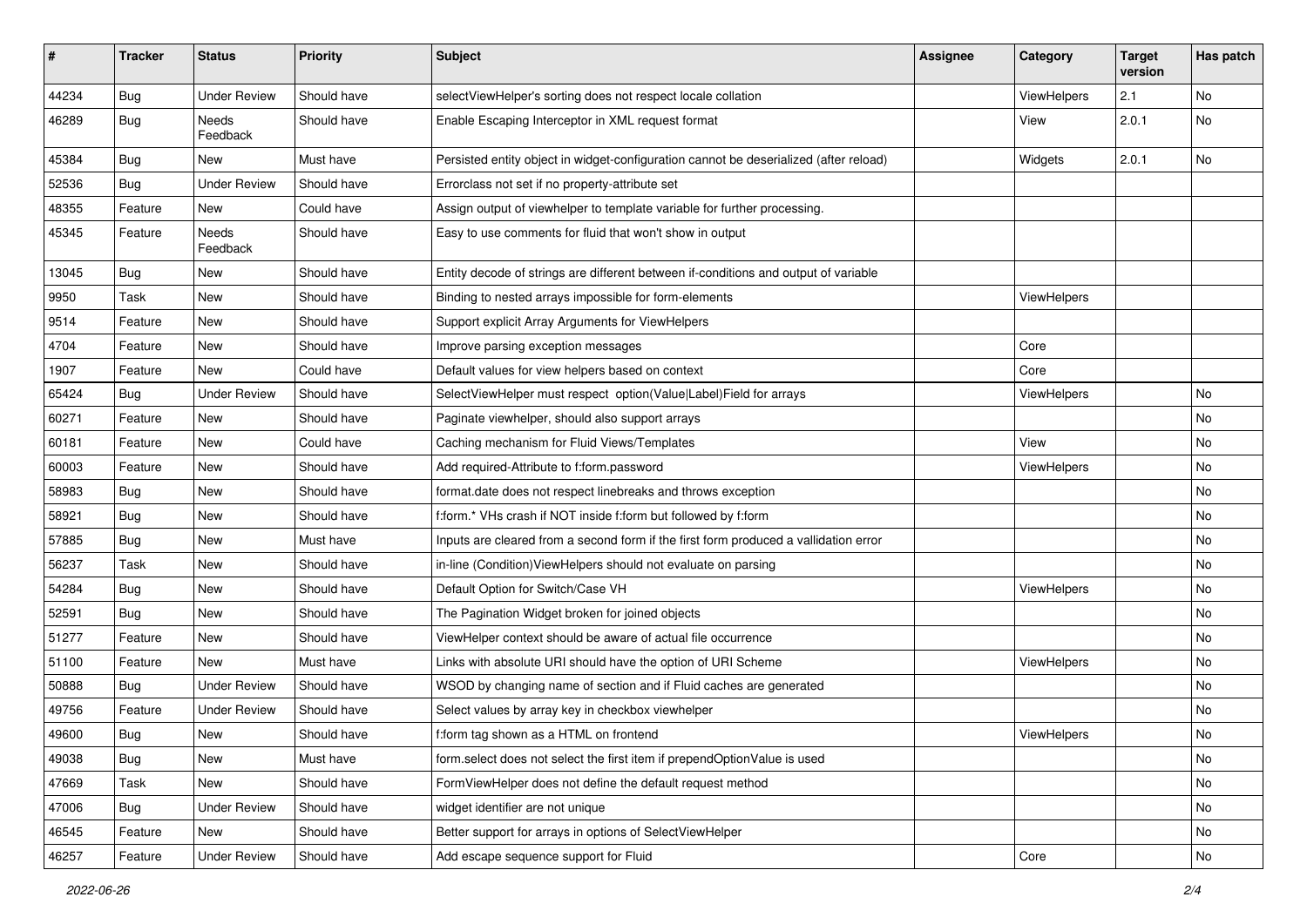| ∦     | <b>Tracker</b> | <b>Status</b>            | <b>Priority</b>      | <b>Subject</b>                                                                                              | <b>Assignee</b> | Category    | <b>Target</b><br>version | Has patch |
|-------|----------------|--------------------------|----------------------|-------------------------------------------------------------------------------------------------------------|-----------------|-------------|--------------------------|-----------|
| 46091 | Task           | <b>Needs</b><br>Feedback | Should have          | Show source file name and position on exceptions during parsing                                             |                 |             |                          | No        |
| 45394 | Task           | New                      | Should have          | Forwardport Unit test for standalone view                                                                   |                 | View        |                          | No        |
| 45153 | Feature        | New                      | Should have          | f:be.menus.actionMenuItem - Detection of the current select option is insufficient                          |                 |             |                          | No        |
| 43072 | Task           | New                      | Should have          | Remove TOKENS for adding templates fallback in Backporter                                                   |                 | View        |                          | No        |
| 43071 | Task           | New                      | Should have          | Remove TOKENS for adding fallback teplates in B                                                             |                 |             |                          | No.       |
| 42743 | Task           | New                      | Should have          | Remove inline style for hidden form fields                                                                  |                 |             |                          | No        |
| 42397 | Feature        | New                      | Should have          | Missing viewhelper for general links                                                                        |                 |             |                          | No        |
| 40081 | Feature        | New                      | Should have          | Allow assigned variables as keys in arrays                                                                  |                 |             |                          | No        |
| 40064 | Bug            | New                      | Must have            | Multiselect is not getting persisted                                                                        |                 | ViewHelpers |                          | No        |
| 39990 | Bug            | New                      | Should have          | Same form twice in one template: hidden fields for empty values are only rendered<br>once                   |                 | Core        |                          | No        |
| 39936 | Feature        | New                      | Should have          | registerTagAttribute should handle default values                                                           |                 | ViewHelpers |                          | No        |
| 38369 | Bug            | <b>New</b>               | Must have            | Resource ViewHelpers should not fall back to request package                                                |                 | View        |                          | No.       |
| 38130 | Feature        | New                      | Should have          | Checkboxes and multiple select fields should have an assignable default value                               |                 |             |                          | No        |
| 37619 | Bug            | New                      | Should have          | Fatal Error when using variable in name attribute of Section ViewHelper                                     |                 | ViewHelpers |                          | No        |
| 36655 | Bug            | New                      | Should have          | <b>Pagination Links</b>                                                                                     |                 | Widgets     |                          | No        |
| 36410 | Feature        | New                      | Should have          | Allow templates to send arguments back to layout                                                            |                 | ViewHelpers |                          | No        |
| 34682 | Bug            | <b>Under Review</b>      | Should have          | Radio Button missing checked on validation error                                                            |                 | ViewHelpers |                          | No.       |
| 34309 | Task           | New                      | Could have           | Unknown ViewHelpers cause exception - should be handled more graceful                                       |                 | ViewHelpers |                          | No        |
| 33215 | Feature        | New                      | Should have          | RFC: Dynamic values in ObjectAccess paths                                                                   |                 |             |                          | No.       |
| 31955 | Feature        | New                      | Should have          | f:uri.widget                                                                                                |                 | Widgets     |                          | No        |
| 30555 | Feature        | New                      | Could have           | Make TagBuilder more extensible                                                                             |                 | Core        |                          | No        |
| 28554 | <b>Bug</b>     | New                      | Should have          | (v4) implement feature flag to disable caching                                                              |                 |             |                          | No        |
| 28553 | Bug            | New                      | Should have          | improve XHProf test setup                                                                                   |                 |             |                          | No        |
| 28552 | Bug            | New                      | Should have          | (v5) write ViewHelper test for compiled run; adjust functional test to do two passes<br>(uncached & cached) |                 |             |                          | No        |
| 28550 | <b>Bug</b>     | New                      | Should have          | (v4) make widgets cacheable, i.e. not implement childnodeaccess interface                                   |                 |             |                          | No        |
| 28549 | <b>Bug</b>     | New                      | Should have          | make widgets cacheable, i.e. not implement childnodeaccess interface                                        |                 |             |                          | No        |
| 27607 | <b>Bug</b>     | New                      | Must have            | Make Fluid comparisons work when first element is STRING, second is NULL.                                   |                 | Core        |                          | No        |
| 26664 | Task           | New                      | Won't have this time | Clean up Form ViewHelpers                                                                                   |                 | ViewHelpers |                          | No        |
| 26658 | Task           | New                      | Won't have this time | Make Form ViewHelpers consistent                                                                            |                 | ViewHelpers |                          | No        |
| 10911 | Task           | New                      | Should have          | Tx_Fluid_ViewHelpers_Form_AbstractFormViewHelper->renderHiddenIdentityField<br>should be more reliable      |                 | ViewHelpers |                          | No        |